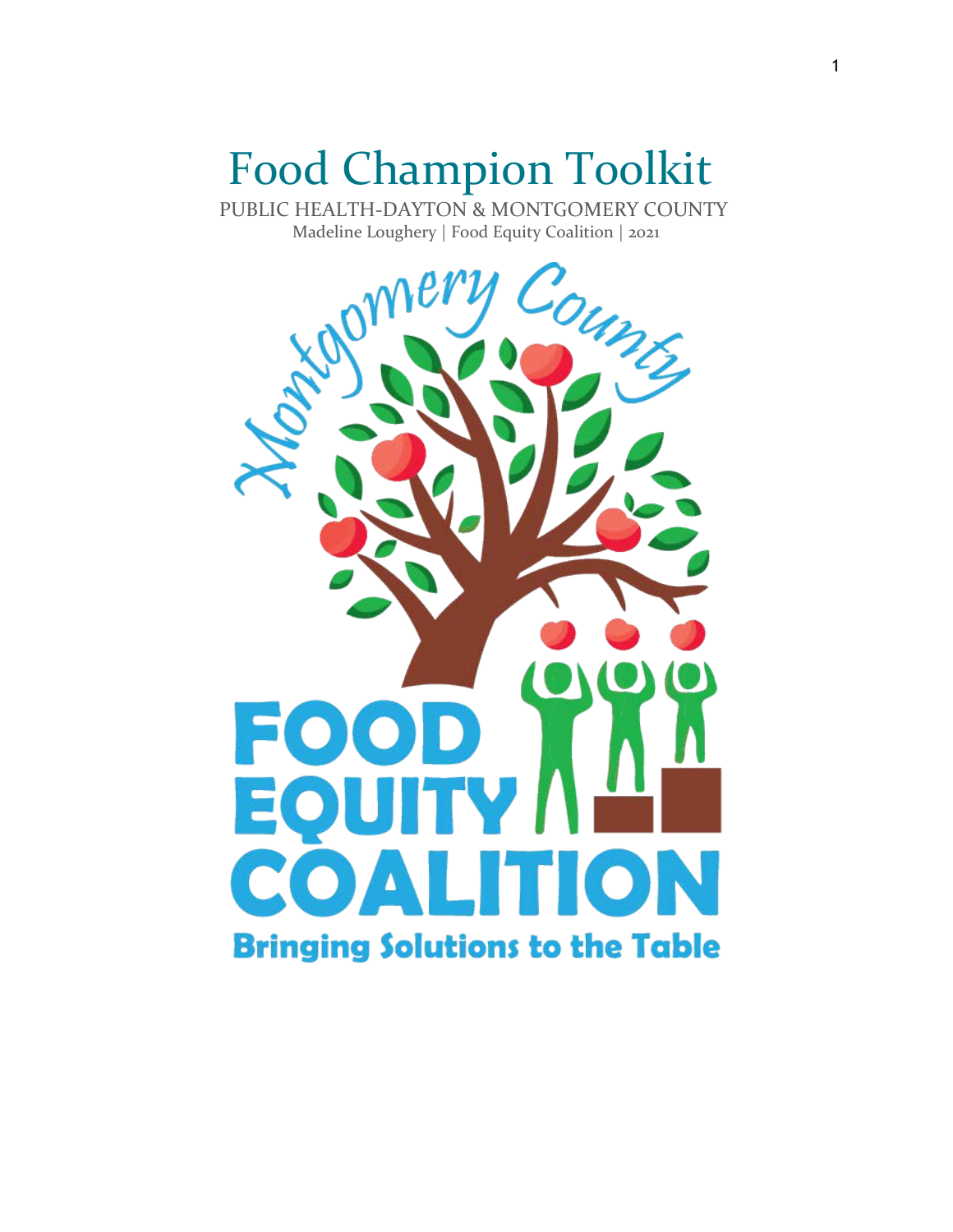# Table of Contents

| II.         |  |
|-------------|--|
|             |  |
|             |  |
|             |  |
| III.        |  |
| IV.         |  |
|             |  |
|             |  |
|             |  |
| $V_{\cdot}$ |  |
|             |  |
|             |  |
|             |  |
|             |  |
| VI.         |  |
|             |  |
|             |  |
|             |  |
|             |  |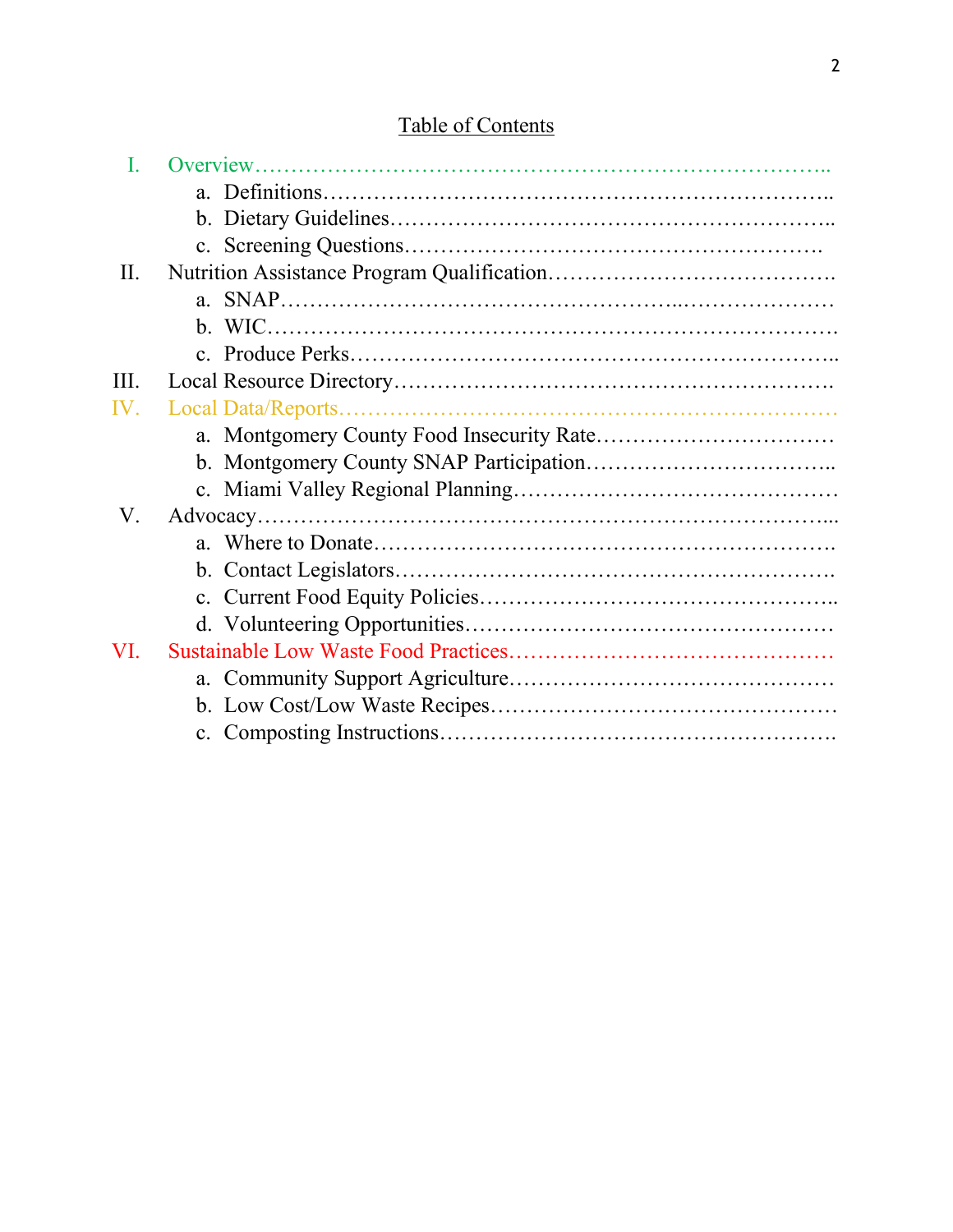# **Overview**

## How should this toolkit be used?

The intended purpose for this toolkit is to uphold the values of the Food Equity Coalition by educating people on the prevalence of community food insecurity, connecting those struggling with consistent access to local and federal resources, and encouraging advocacy and volunteerism to help increase community food security in Montgomery County, Ohio.

# **Definitions**

## Food Security

• A household's consistent ability to provide enough food for every person in the household for an active and healthy life (adapted from Feeding America).

#### Food Insecurity

• Disruption of food intake or eating patterns because of lack of money or other resources (Food Access Research Atlas, USDA).

#### **Community Food Security**

• A fair and sustainable food system that benefits our economy, our environment, and all people (adapted from Whole Measure for Community Food Systems).

#### Community Food Security

• Everyone, no matter their race, income, or ability, can access and afford a basic healthy diet to work to support a food system that produces this vision (Center for Social Inclusion).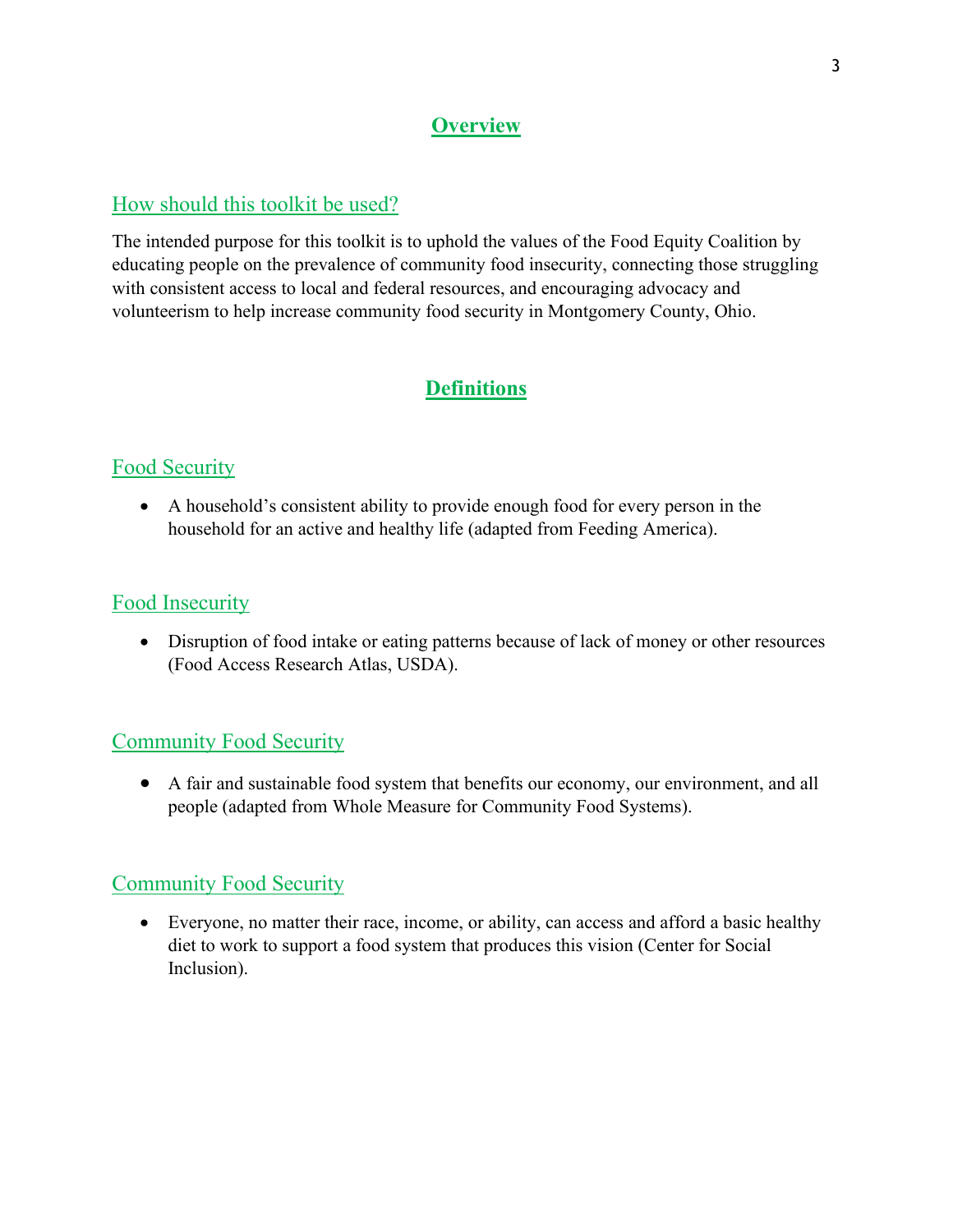#### **How are Food Security and Insecurity Measured?**

The USDA uses the following question to assess household food security. This survey is conducted along with the Current Population Survey (CPS). The CPS is a national survey conducted by the Bureau of the Census for the Bureau of Labor Statistics and provides data for the Nation's monthly unemployment statistics, annual income, and poverty statistics.

*1. "We worried whether our food would run out before we got money to buy more." Was that often, sometimes, or never true for you in the last 12 months?*

*2. "The food that we bought just didn't last and we didn't have money to get more." Was that often, sometimes, or never true for you in the last 12 months?*

*3. "We couldn't afford to eat balanced meals." Was that often, sometimes, or never true for you in the last 12 months?*

*4. In the last 12 months, did you or other adults in the household ever cut the size of your meals or skip meals because there wasn't enough money for food? (Yes/No)*

*5. (If yes to question 4) How often did this happen—almost every month, some months but not every month, or in only 1 or 2 months?*

*6. In the last 12 months, did you ever eat less than you felt you should because there wasn't enough money for food? (Yes/No)*

*7. In the last 12 months, were you ever hungry, but didn't eat, because there wasn't enough money for food? (Yes/No)*

*8. In the last 12 months, did you lose weight because there wasn't enough money for food? (Yes/No)*

*9. In the last 12 months did you or other adults in your household ever not eat for a whole day because there wasn't enough money for food? (Yes/No)*

*10. (If yes to question 9) How often did this happen—almost every month, some months but not every month, or in only 1 or 2 months?*

More information, including questions asked to households with children, can be found [here](https://www.ers.usda.gov/topics/food-nutrition-assistance/food-security-in-the-us/measurement.aspx)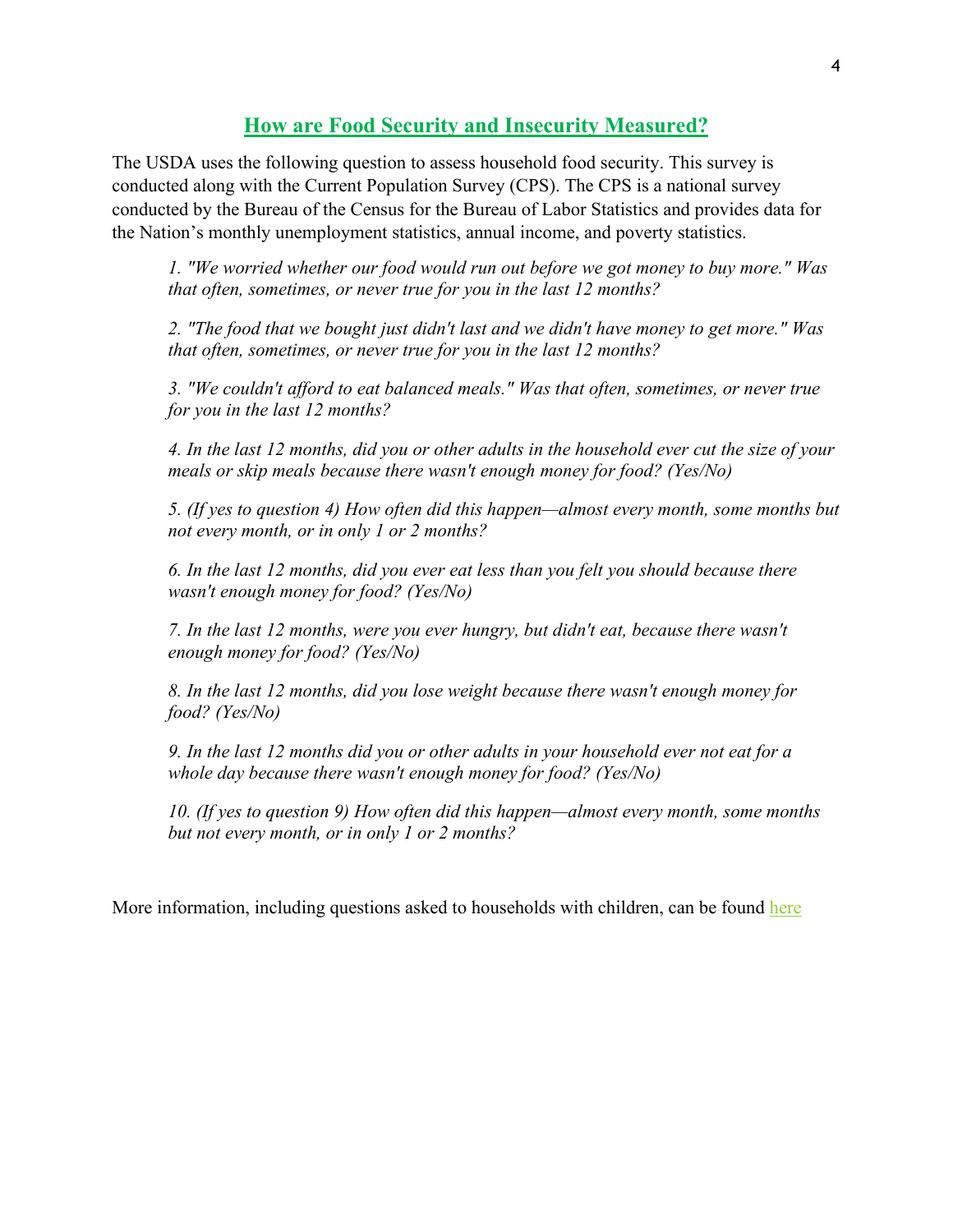## **Dietary Guidelines**

## MyPlate

MyPlate is the current nutrition guide from the USDA's Center for Nutrition Policy and Promotion. It helps Americans make better food choices with proper daily intakes of nutrition and support a healthy life.

MyPlate encourages Americans to,

- Make half your place fruits and vegetables, focusing on whole fruits
- Make half your plate fruits and vegetables, varying your veggies
- Make half your grains whole grains
- Vary your protein routine
- Move to low-fat or fat-free dairy milk or yogurt (or lactose-free dairy or fortified soy versions)

For more information about [MyPlate](https://www.myplate.gov/eat-healthy/what-is-myplate), visit the What is MyPlate page. On this website, you can find more information about each food group, recipes, recommendations for different life stages, and more.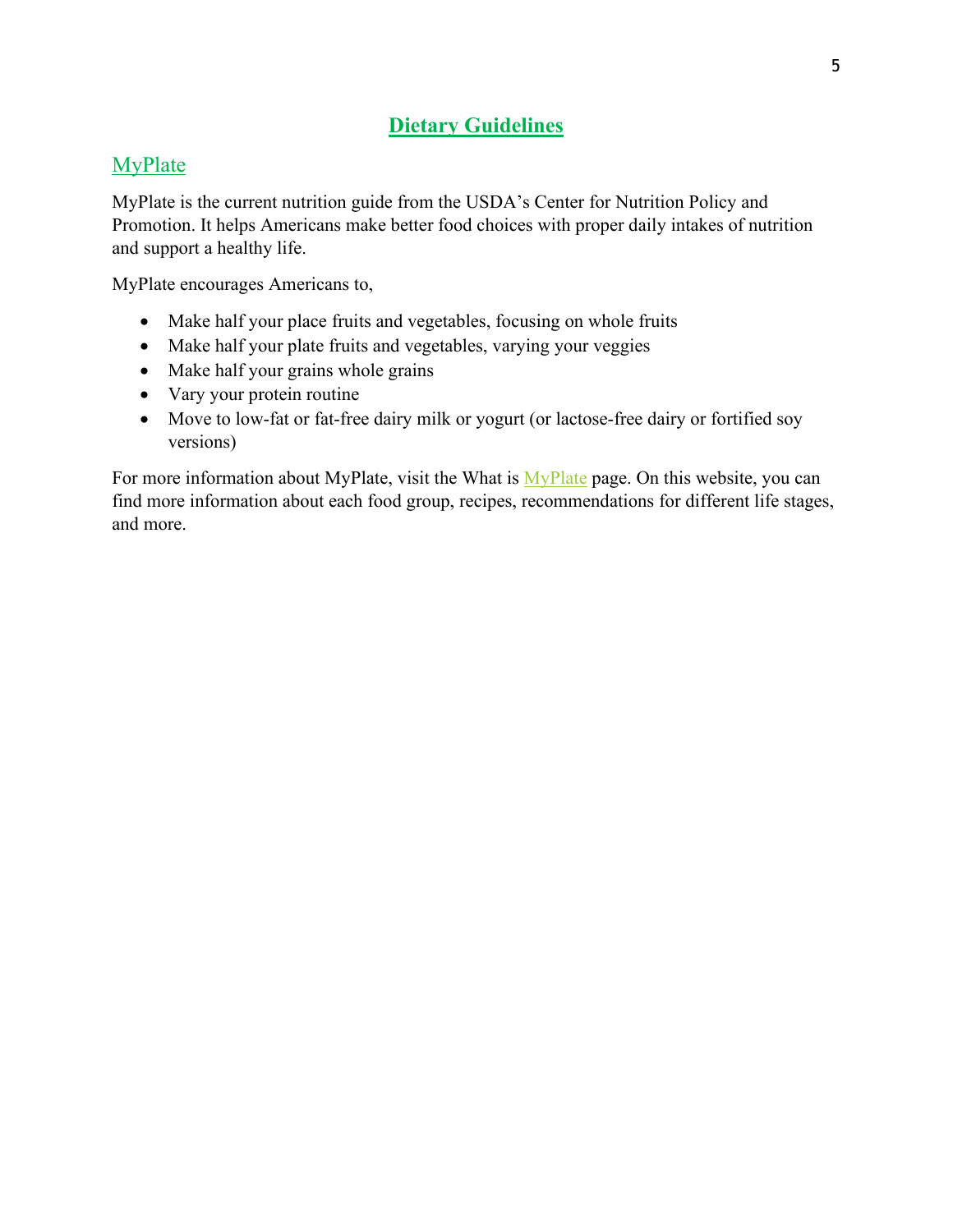# **Nutrition Assistance Qualifications**

## Food Assistance Benefits

- The Food Assistance Program, formerly called food stamps and now known as the Supplemental Nutrition Assistance Program (SNAP), helps eligible low-income families stretch their food budgets and buy healthy food. In Ohio, food assistance benefits are distributed electronically through the Ohio Direction Card.
- You may qualify for SNAP if your household's monthly income is at or under 130 percent the federal poverty line. You can find the current poverty guidelines at [www.aspe.hhs.gov/poverty-guidelines](http://www.aspe.hhs.gov/poverty-guidelines) . Some households above the monthly income limit may also qualify if someone living in the home is disabled or elderly.
- To apply for food assistance in Ohio, visit <https://jfs.ohio.gov/ocomm/applyforbenefits.stm>

# WIC

- The Special Supplemental Nutrition Program for Women, Infants, and Children (WIC) provides healthy foods to pregnant, postpartum, and breastfeeding women, infants, and children up to age 5. WIC also encourages breastfeeding and provides breastfeeding support.
- You may qualify if you meet certain income eligibility and state residency.
- More information about WIC in Montgomery County can be found at <https://www.phdmc.org/child-maternal-health/women-infants-and-children-wic>

# Produce Perks

- Produce Perks is a nutrition incentive program available to SNAP participants. Receive \$1 for every \$1 you spend when you shop with your SNAP/EBT Ohio Direction Card at participating locations.
- In Montgomery County, participating locations include farmers markets, local grocers, and through specific prescription programs.
- More information, including a current list of locations can be found at <https://produceperks.org/>

# Seniors Farmers' Market Nutrition Program

• The Senior Farmers' Market Nutrition Program serves low-income seniors, ages 60 or older, who are at or below 85% of the Federal Poverty Line. Eligible seniors receive \$50 in coupons to spend on fresh, local fruits and vegetables. More information can be found at:<https://www.homefull.org/food-2/senior-farmers-market-nutrition-program/>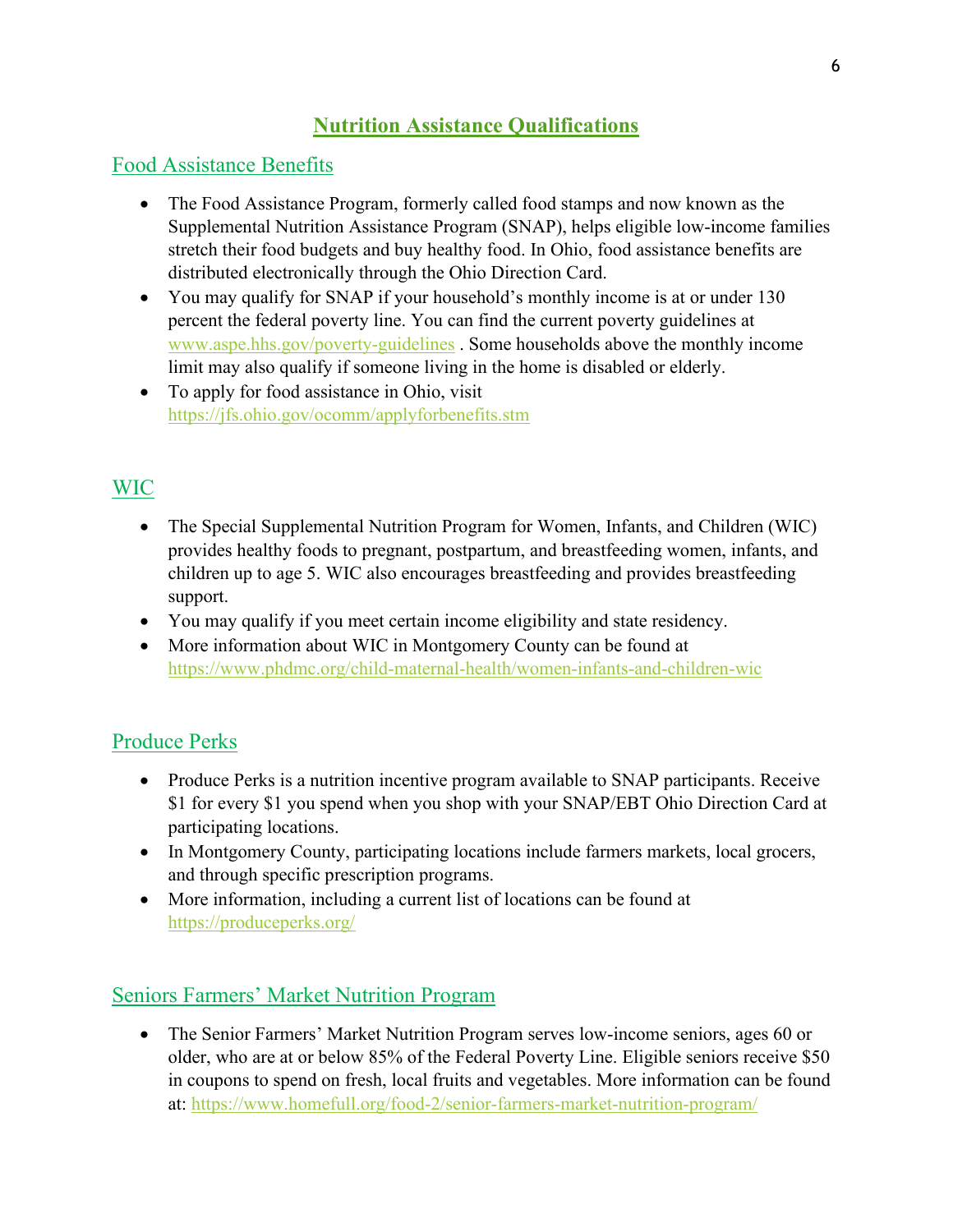## **Local Data/Reports**

There are several places you can find community food security data for Montgomery County, including:

- Feeding America's Map the Meal Gap:<https://map.feedingamerica.org/>
- The USDA's Food Environment Atlas: [https://www.ers.usda.gov/data-products/food](https://www.ers.usda.gov/data-products/food-environment-atlas/go-to-the-atlas/)[environment-atlas/go-to-the-atlas/](https://www.ers.usda.gov/data-products/food-environment-atlas/go-to-the-atlas/)
- Public Health Dayton & Montgomery County's Community Health Assessment: <https://www.phdmc.org/report/community-health-assessment>
- The Miami Valley Regional Planning Commission's Grocery Store Accessibility: [https://www.mvrpc.org/transportation/2040-lrtp-transportation-projects-background-and](https://www.mvrpc.org/transportation/2040-lrtp-transportation-projects-background-and-information/lrtp-accessibility-analysis)[information/lrtp-accessibility-analysis](https://www.mvrpc.org/transportation/2040-lrtp-transportation-projects-background-and-information/lrtp-accessibility-analysis)
- For more local data and reports, check out the "Data & Reports" section on the Montgomery County Food Equity Coalition page: [www.mcfoodequitycoalition.org](http://www.mcfoodequitycoalition.org/)
- Hall Hunger Initiative also provides food resource mapping and more at: [www.hallhunger.org](http://www.hallhunger.org/)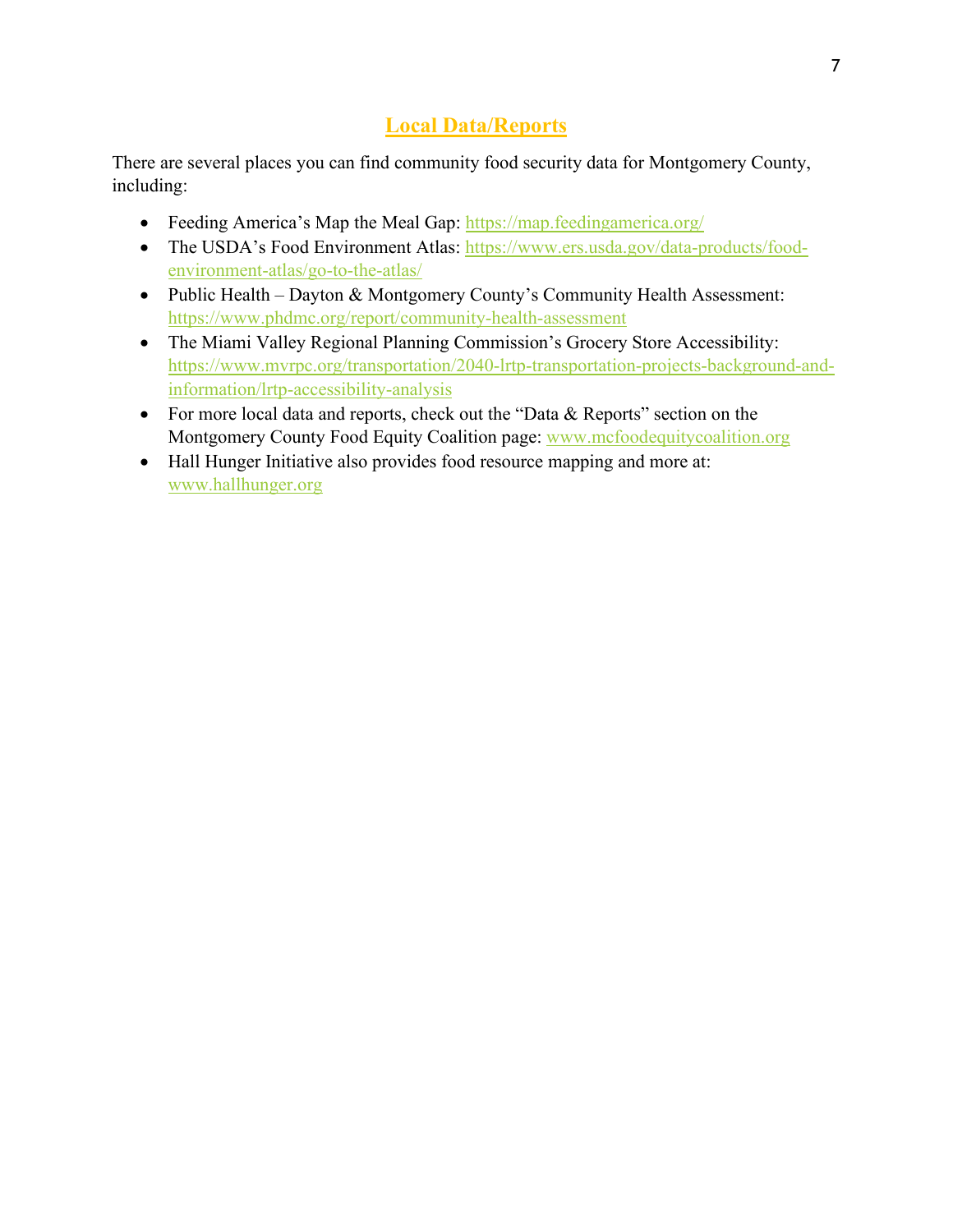# **Advocacy Resources**

Where to Donate?

[House](https://houseofbread.org/donate) of Bread - serving free lunch 365 days a year. Updates on [Facebook.](https://www.facebook.com/365hob)

Miami [Valley](https://sbtdayton.org/#1671dd19-397e-43ed-93fc-520cb5d5e716) Meals - hiring out of work chefs to prepare healthy, delicious meals. More on [Facebook.](https://www.facebook.com/miamivalleymeals)

Gem City [Market](https://gemcitymarket.com/gift-memberships-in-2020/) - a community owned co-op grocery store. News about opening day and other events on [Facebook.](http://www.facebook.com/GemCityMarket)

Dayton [Foodbank](https://thefoodbankdayton.org/donate/) Inc. - supporting more than 100 partner food pantries. Schedule and more on [Facebook.](https://www.facebook.com/thefoodbankinc)

East End [Community](https://www.east-end.org/) Services - supporting families in East Dayton. More on [Facebook.](https://www.facebook.com/eastendcommunityservices)

Covid Relief Fund of Dayton [Foundation](https://www.daytonfoundation.org/covideresponsefund-how-to-give.html) and United Way of Greater [Dayton](https://www.daytonfoundation.org/covideresponsefund-how-to-give.html) - helping nonprofits meet community needs.

[Homefull](https://www.homefull.org/get-involved/give-money/?fbclid=IwAR2TNx9OaFjLZDkwLecNiv6QC2IOBSRNhei00d2vJaKusr_GJuqDtcV9WJU) - from neighborhood gardens to an innovative Mobile Grocery Store, Homefull is there to help those in need. Updates on [Facebook.](https://www.facebook.com/BeHomefull)

With God's [Grace](https://withgodsgracepantry.org/) - A food pantry and mobile distribution. Lots more on [Facebook.](https://www.facebook.com/WithGodsGrace.MobileFoodPantry)

Good [Neighbor](http://goodneighborhouse.org/) House - providing food, clothing, medical and dental services. Latest on [Facebook.](https://www.facebook.com/GoodNeighborHouse)

Source: [Hall Hunger Initiative](https://www.hallhunger.org/)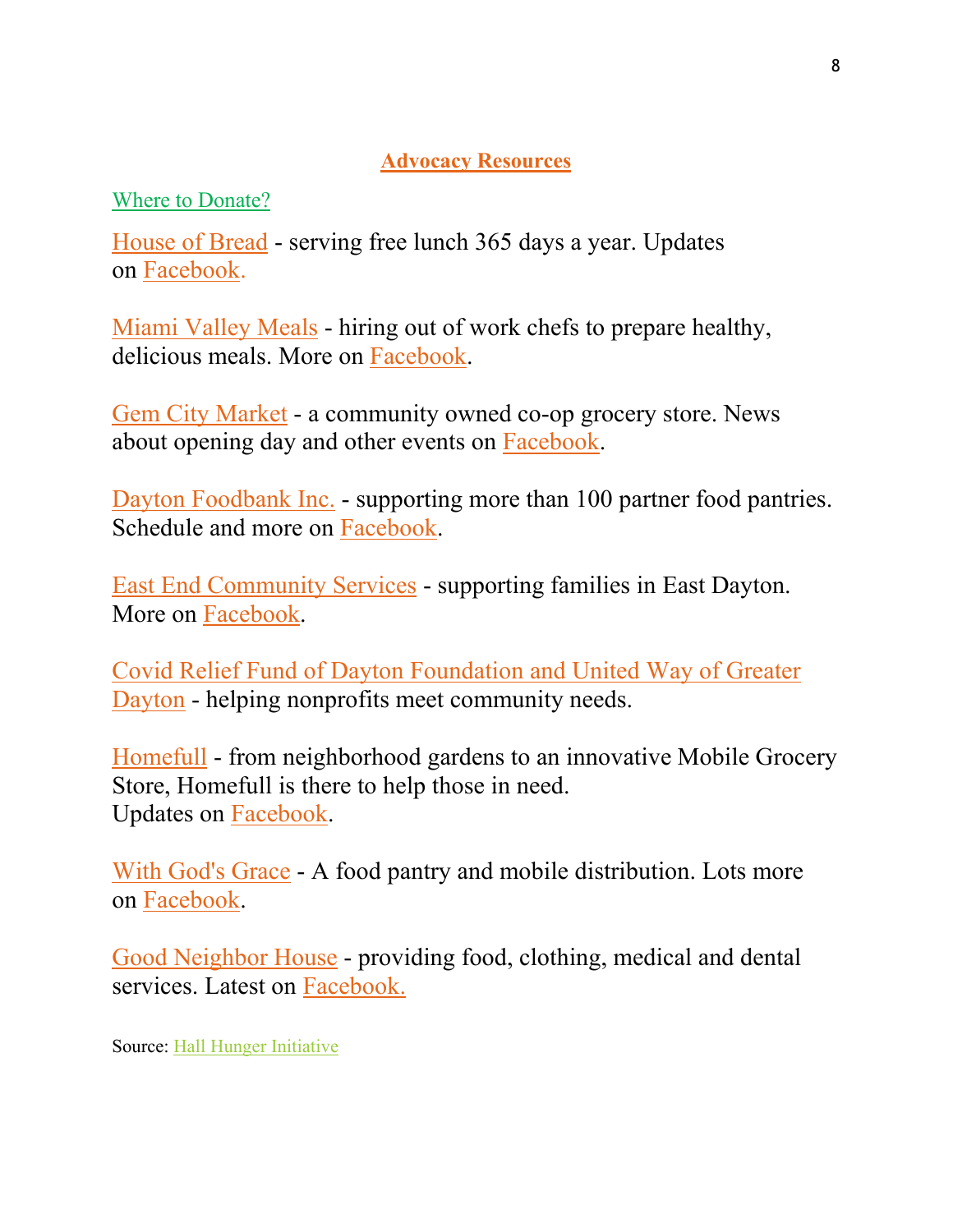# **Amplifying Your Voice**

If you are interested in advocating for increased community food security in your community, we suggest reaching out to your local elected officials:

- Ohio House of Representatives District Map: [https://ohiohouse.gov/members/district](https://ohiohouse.gov/members/district-map)[map](https://ohiohouse.gov/members/district-map)
- Ohio Senators:<https://www.senate.gov/states/OH/intro.htm>
- Montgomery County Commissioners: https://www.mcohio.org/government/elected officials/board of county commissioners/i [ndex.php](https://www.mcohio.org/government/elected_officials/board_of_county_commissioners/index.php)
- Reach out to the mayor or city commissioners in your community

# Additional Advocacy Resources

- Visit The Foodbank, Inc.'s advocacy page for additional opportunities. They have ideas or how to support the local food system, advocating for those experiencing food insecurity, and more at: <https://thefoodbankdayton.org/volunteer/advocate/>
- Food Research & Action Center:<https://frac.org/action>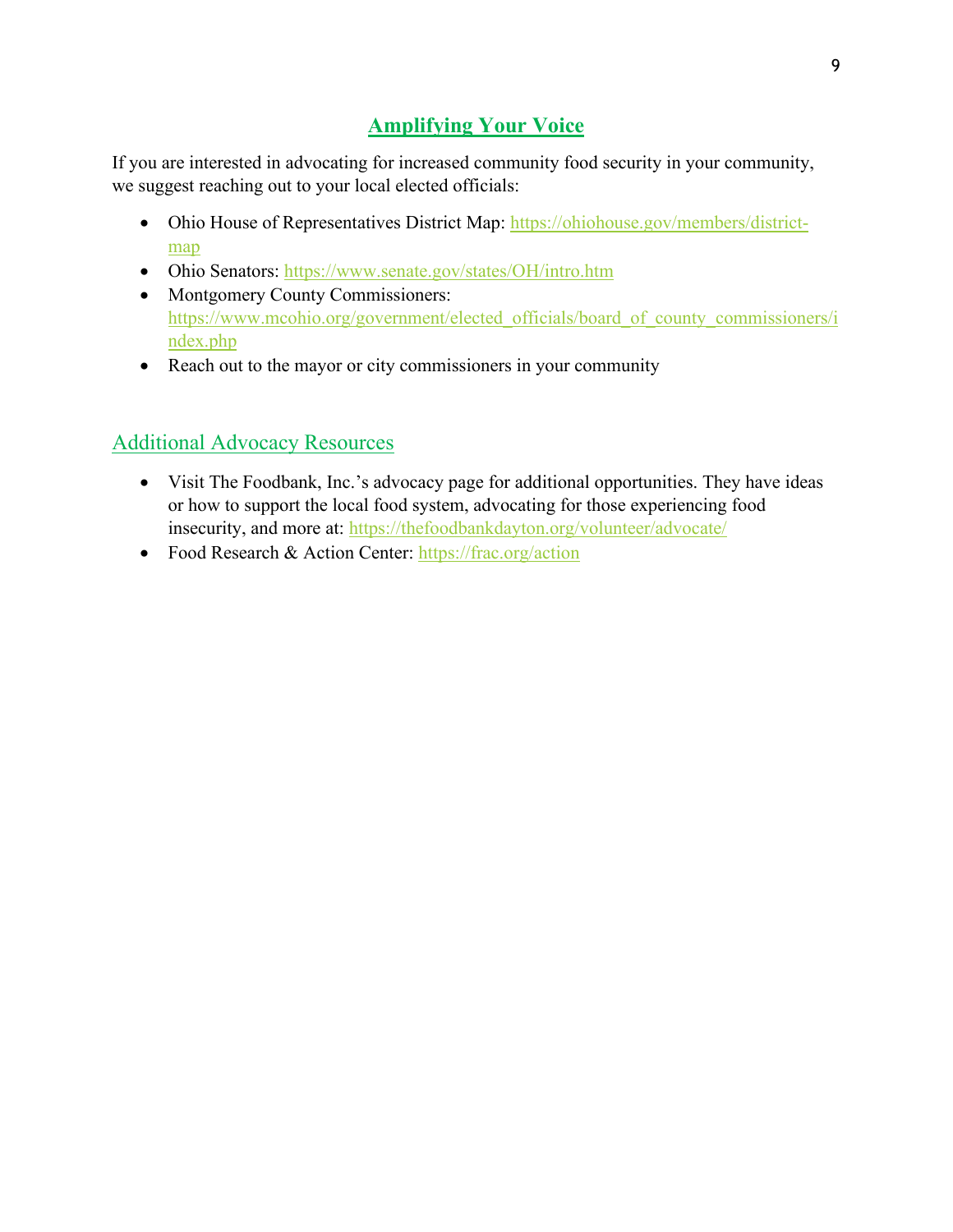# *Volunteering Opportunities*

The Foodbank, Inc.

[United Way of the Greater Dayton Area](https://dayton-unitedway.org/) 

[House of Bread](https://houseofbread.org/get-involved) 

[Good Neighbor House](http://goodneighborhouse.org/how-to-help/volunteer/)

Reach out to a local food pantry asking if they need help!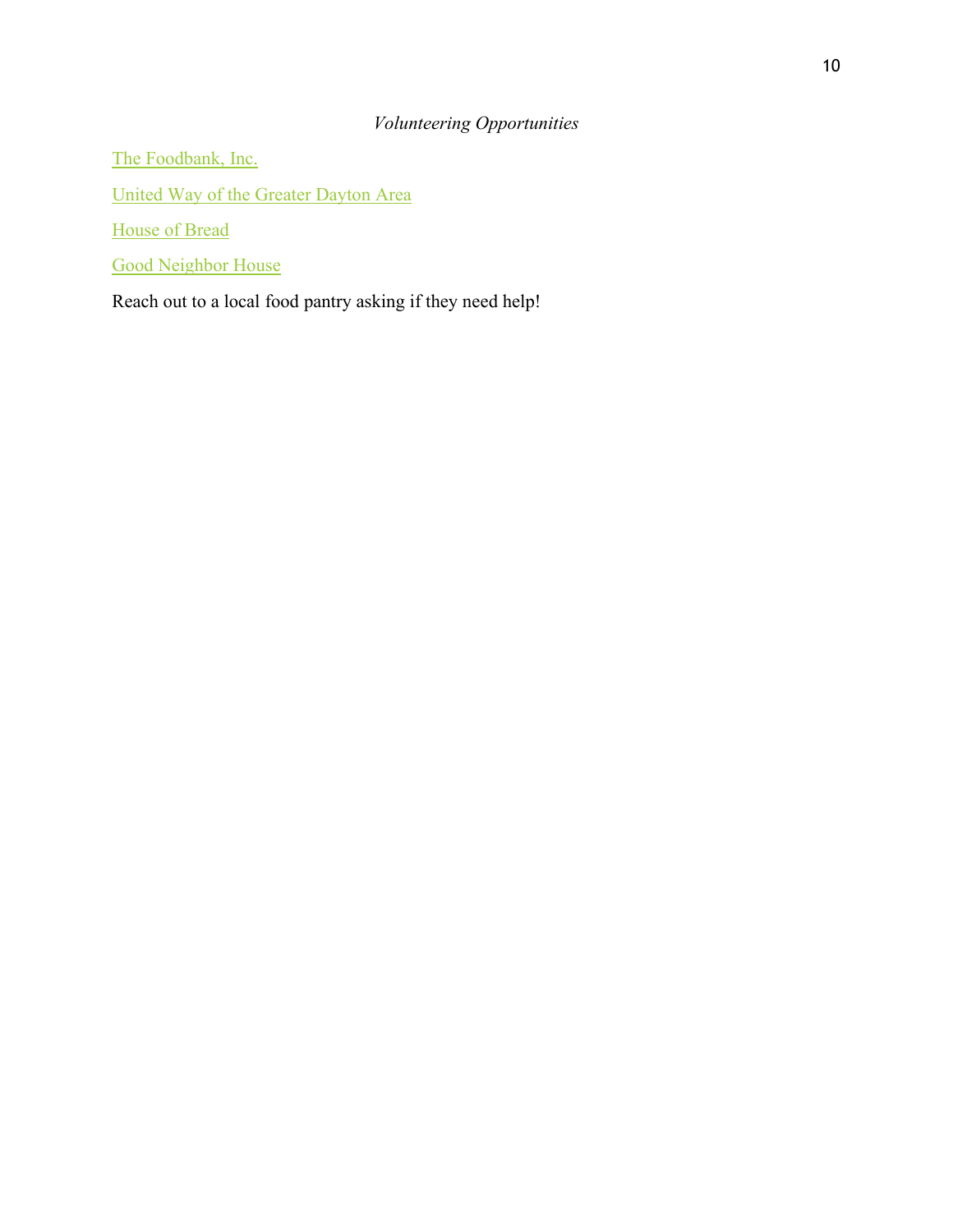# **Sustainable/Low Waste Food Practices**

## Community Support Agriculture

#### **What Is It?**

Community Supported Agriculture consists of a community of individuals who pledge support to a farm operation so that the farmland becomes, either legally or spiritually, the community's farm, with the growers and consumers providing mutual support and sharing the risks and benefits of food production.

Source: [USDA National Agriculture Library](https://www.nal.usda.gov/afsic/community-supported-agriculture)

#### **How Can I Get Involved?**

[Check Local Harvest!](https://www.localharvest.org/dayton-oh)

#### **Why?**

Advantages for farmers:

- Get to spend time marketing the food early in the year, before their 16-hour days in the field begin.
- Receive payment early in the season, which helps with the farm's cash flow.
- Have an opportunity to get to know the people who eat the food they grow.

Advantages for consumers:

- Eat ultra-fresh food, with all the flavor and vitamin benefits.
- Get exposed to new vegetables and new ways of cooking.
- Usually get to visit the farm once a season.
- Find that kids typically favor food from "their" farm-even veggies they've never been known to eat.
- Develop a relationship with the farmer who grows their food and learn more about how food is grown.

Source: [Local Harvest](https://www.localharvest.org/csa/)